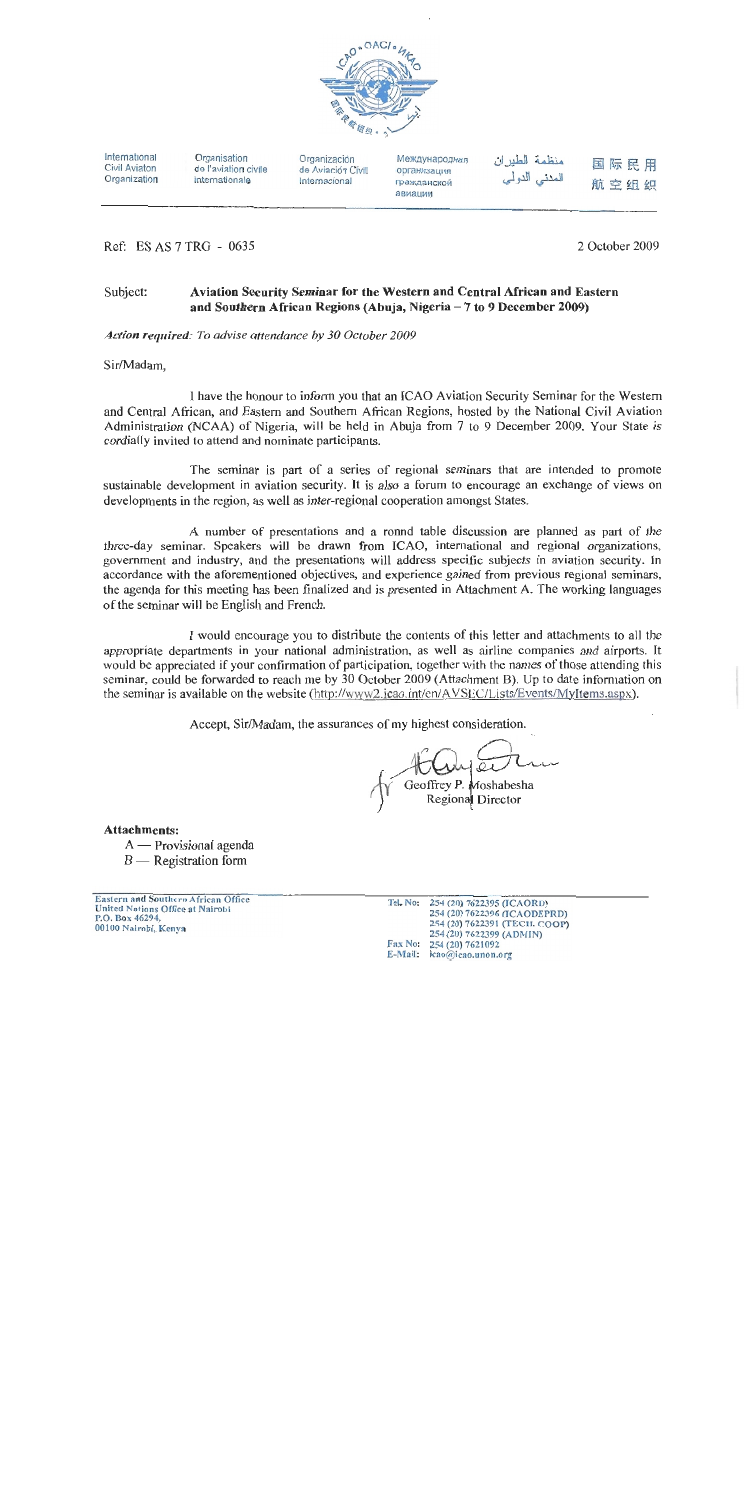### **Attachment A**

## **AVIATION SECURITY (AVSEC) SEMINAR FOR THE WESTERN AND CENTRAL AFRICAN (WACAF) AND EASTERN AND SOUTHERN AFRICAN (ESAF) REGIONS**

**(Abuja, Nigeria, 7 to 9 December 2009)**

### **PROVISIONAL AGENDA**

#### **Monday, 7 December 2009 (0930 – 1700 hours)**

Seminar Opening

- Mr./Mrs. …………………., Government of Nigeria
- Mrs. Folasade Odutola, Director, Air Transport Bureau (ATB), ICAO

ICAO activities under the Aviation Security Programme

- Global aviation security challenges
- Assessing the level of compliance and identifying deficiencies
- Assistance to States to resolve identified deficiencies

Regional aviation security challenges

- Liquids, aerosols and gels (LAGs)
- Contemporary facilitation challenges
- Human factors and training

#### **Tuesday, 8 December 2009 (0900 – 1700 hours)**

Regional approaches and lessons learned

Assistance activities in the WACAF and ESAF Regions

Regional sustainable Aviation Security Programmes

- Development of national aviation security infrastructures
- **Partnership, and regional and international cooperation**
- Cooperative Aviation Security Programme Africa
- **Implementation of quality control/oversight system**
- Identifying and establishing regional resources

Round Table Discussion

#### **Wednesday, 9 December 2009 (0900 – 1700 hours)**

Proposing of actions for the development of the regional work programme

Conclusion

Seminar Closing